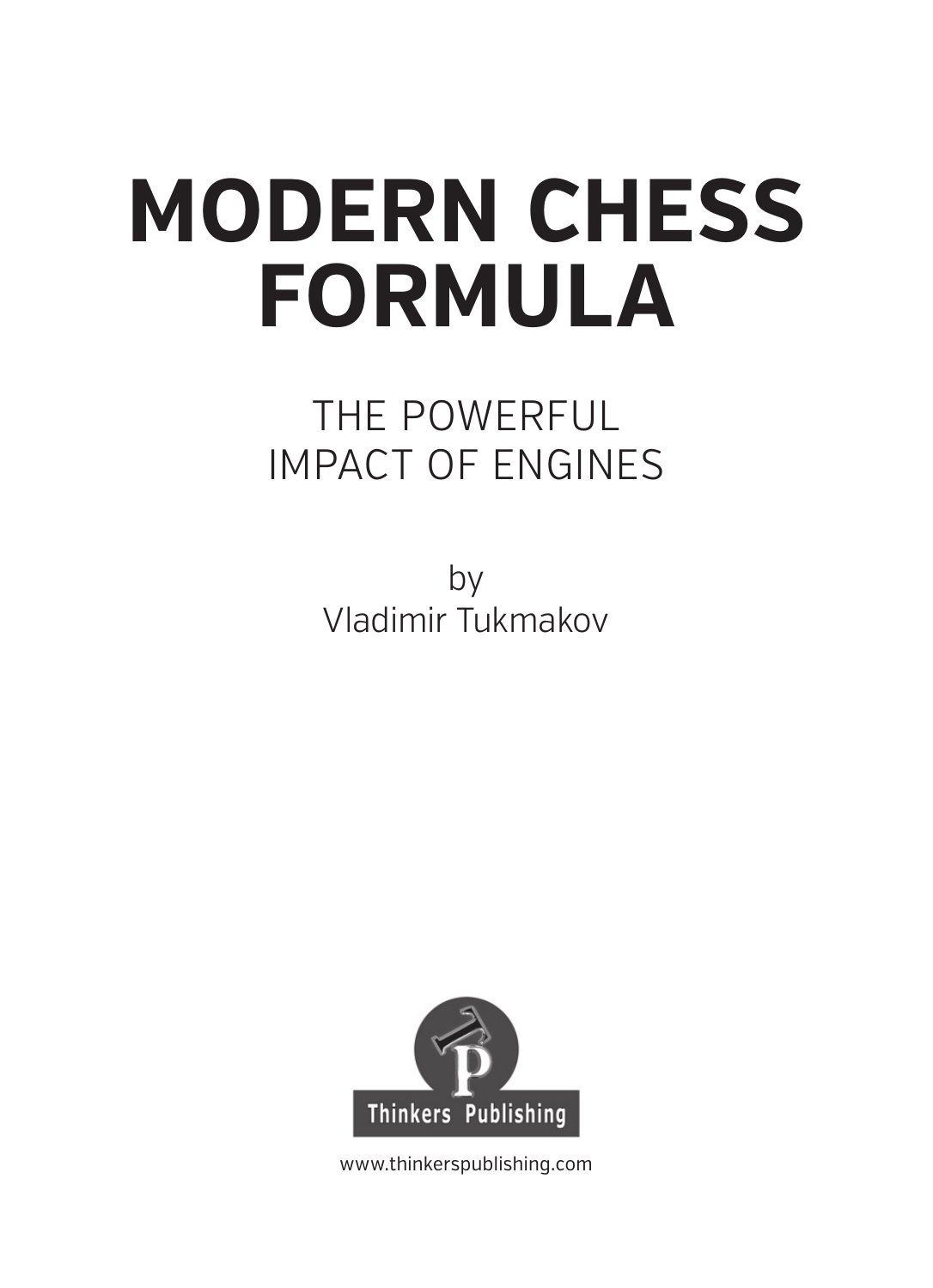Managing Editor Romain Edouard

Assistant Editor Daniel Vanheirzeele

Translator Izyaslav Koza

Proofreader Bob Holliman

Graphic Artist Philippe Tonnard

Cover design Iwan Kerkhof

Typesetting i-Press ‹www.i-press.pl›

First edition 2020 by Thinkers Publishing

*Modern Chess Formula. The Powerful Impact of Engines* Copyright © 2020 Vladimir Tukmakov

All rights reserved. No part of this publication may be reproduced, stored in a retrieval system or transmitted in any form or by any means, electronic, mechanical, photocopying, recording or otherwise, without the prior written permission from the publisher.

ISBN 978-94-9251-081-5 D/2020/13730/21

All sales or enquiries should be directed to Thinkers Publishing, 9850 Landegem, Belgium.

e-mail: info@thinkerspublishing.com website: www.thinkerspublishing.com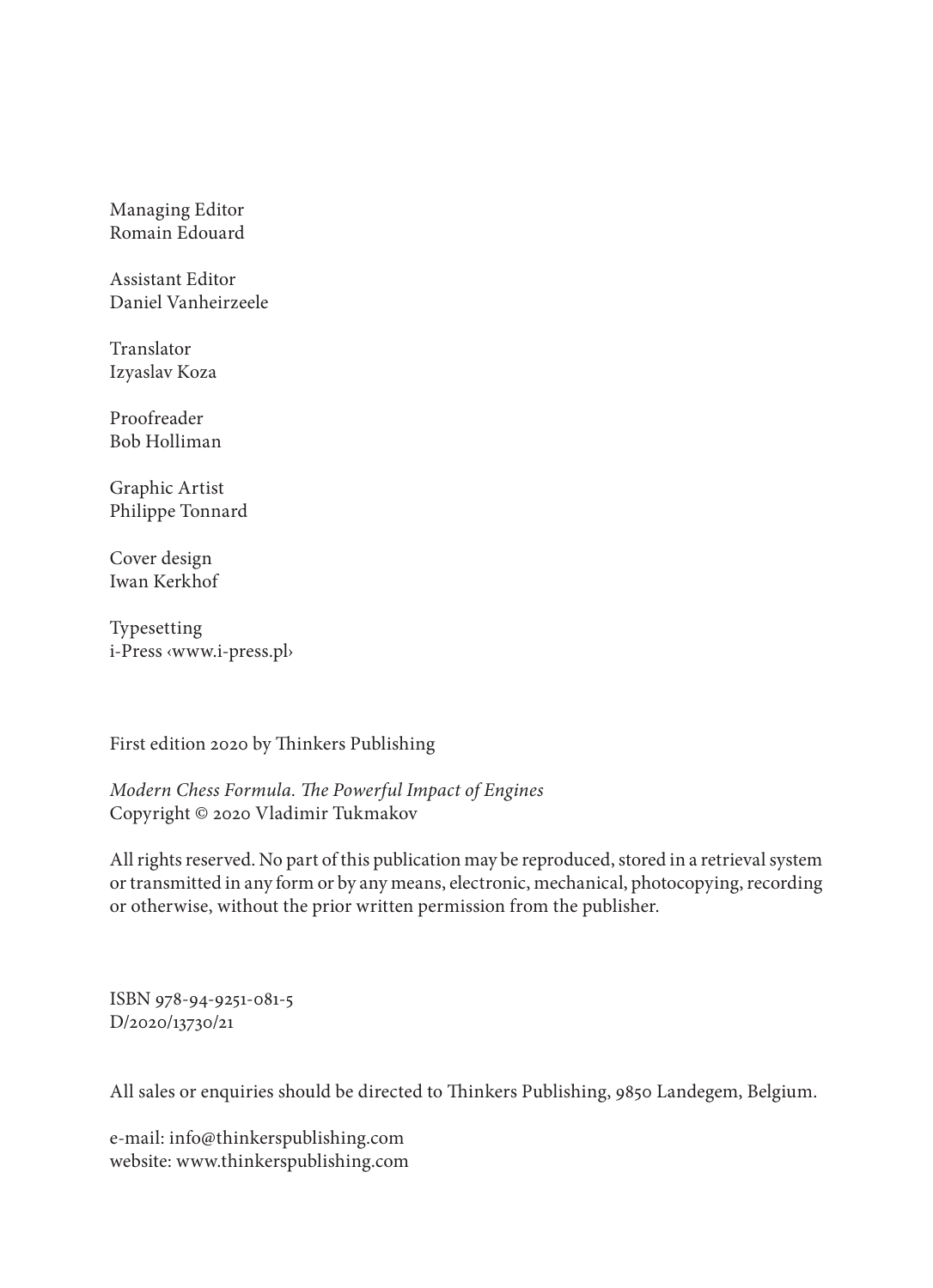# **TABLE OF CONTENTS**

| <b>KEY TO SYMBOLS</b> | 5                   |
|-----------------------|---------------------|
| <b>INTRODUCTION</b>   | 7                   |
|                       |                     |
| <b>OPENINGS</b>       | 13                  |
| MIDDLEGAMES           | 197                 |
| <b>MISTAKES</b>       | 447                 |
|                       |                     |
| CAMEC INDEV           | $\Lambda$ $\Lambda$ |

 $G_{\rm eff}$  is a set of  $G_{\rm eff}$  index 494  $\mu$  . The set of  $G_{\rm eff}$  is a set of  $G_{\rm eff}$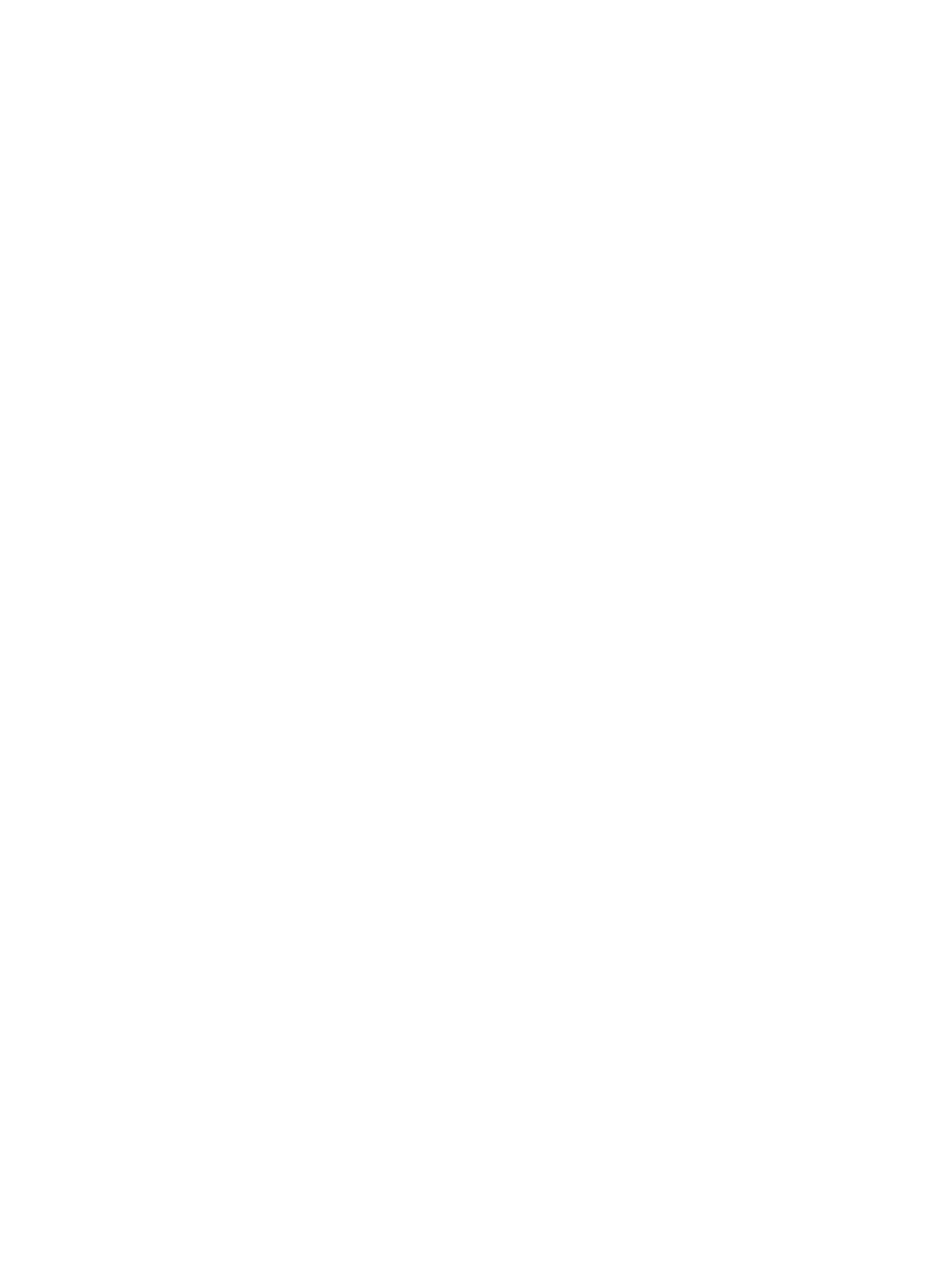# **KEY TO SYMBOLS**

- ! a good move
- ? a weak move
- !! an excellent move
- ?? a blunder
- !? an interesting move
- ?! a dubious move
- $\Box$  only move
- = equality
- unclear position
- with compensation for the sacrifi ced material
- $\pm$  White stands slightly better
- $\overline{\overline{F}}$  Black stands slightly better
- White has a serious advantage
- $\mp$  Black has a serious advantage
- +– White has a decisive advantage
- –+ Black has a decisive advantage
- $\rightarrow$  with an attack
- $\uparrow$  with initiative
- $\leftrightarrows$  with counterplay
- $\Lambda$  with the idea of
- $\cap$  better is
- worse is
- N novelty
- + check
- # mate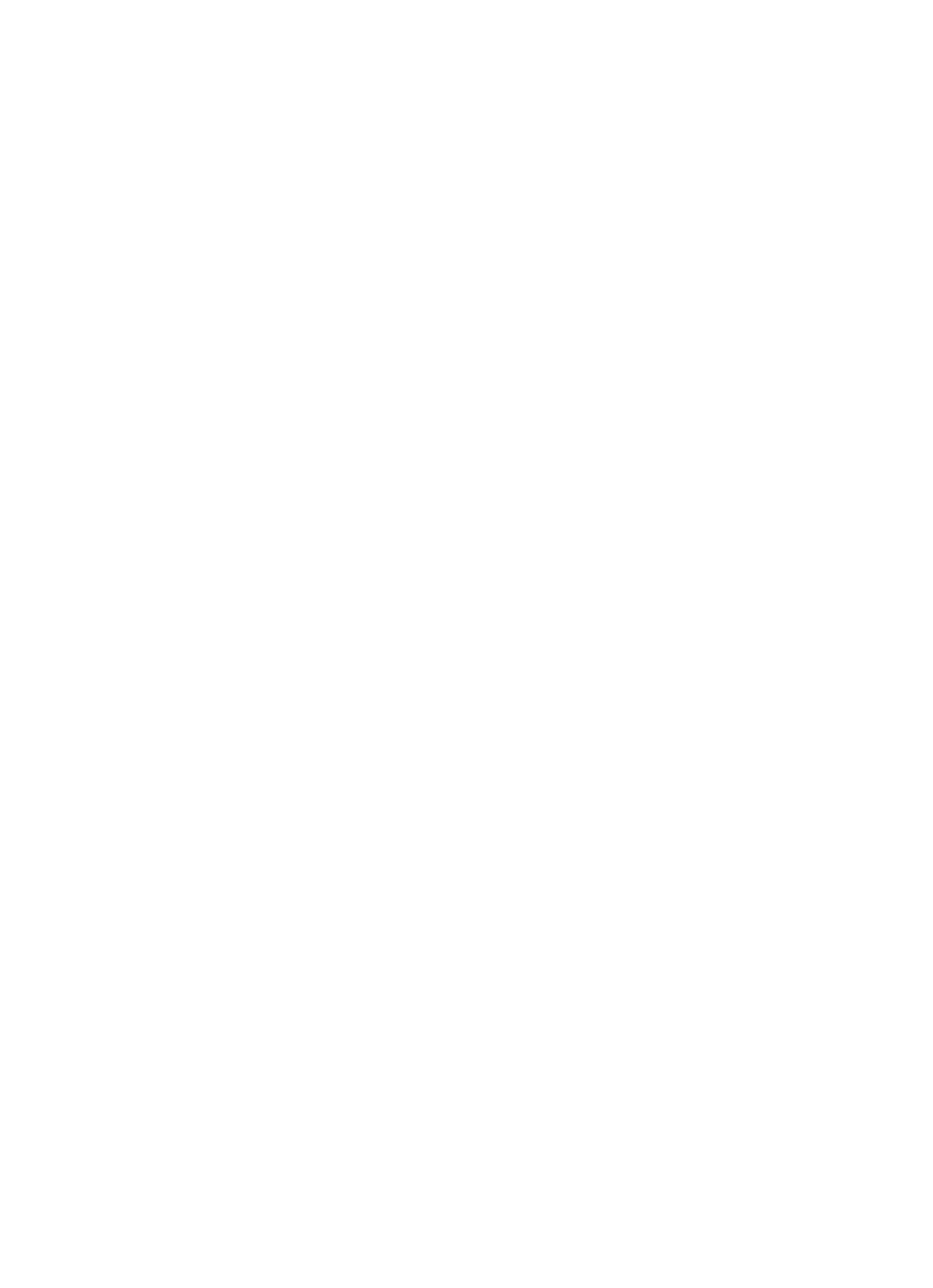# **INTRODUCTION**

This book is dedicated to chess, though I must confess it is not that same chess with which I immediately and eternally fell in love many, many years ago. There were plenty of wonderful moments, and no shortage of horrible disappointments associated with that version of the game in which I certainly considered myself a true professional. The realities of chess life during the second half of the twentieth century are difficult for today's young people to imagine or understand: Tournaments lasting 30,40 days with adjourned games being completed on specific days allotted for such adjournments. Unbelievable time trouble given that back then only the unrestrained dreamer David Bronstein even thought about incremental time to be added after each move. Mountains of cigarette butts in ashtrays — a fixed attribute of the chess battles and battlefields in those severest of days. Finally, suitcases filled to the very brim with Yugoslav Chess Informants and handmade card indexes.

The arrival of computers dramatically changed the game, while the birth of "Chessbase" made all those aforementioned suitcases that much lighter. Still, in the early 80's this new trend caught on with but a select few even if the value of electronic databases was certainly evident. For instance, I only obtained my first laptop after working with Viktor Korchnoi in preparation for the 1991 candidates matches. Seeing how a sixty-year-old accomplished grandmaster used one finger to complete a task that required considerable energy from my entire body convinced me of the necessity to change. It took another ten years at that before the computer evolved from being a faithful archivist into an active participant in the process of tournament or match prep. Even during the Karpov-Anand match in 1998, the analysis of the very best chess engines caused much confusion and snickering. As I am publishing this book in 2020 it is important to recall that back in 2014, during the Kramnik-Leko championship match, a famous episode involving weak computer analysis could still take place. Peter Leko had refuted, "Over the board," the analysis of Vladimir Kramnik's powerful seconds and coaches, all of whom were armed with the latest computer engines of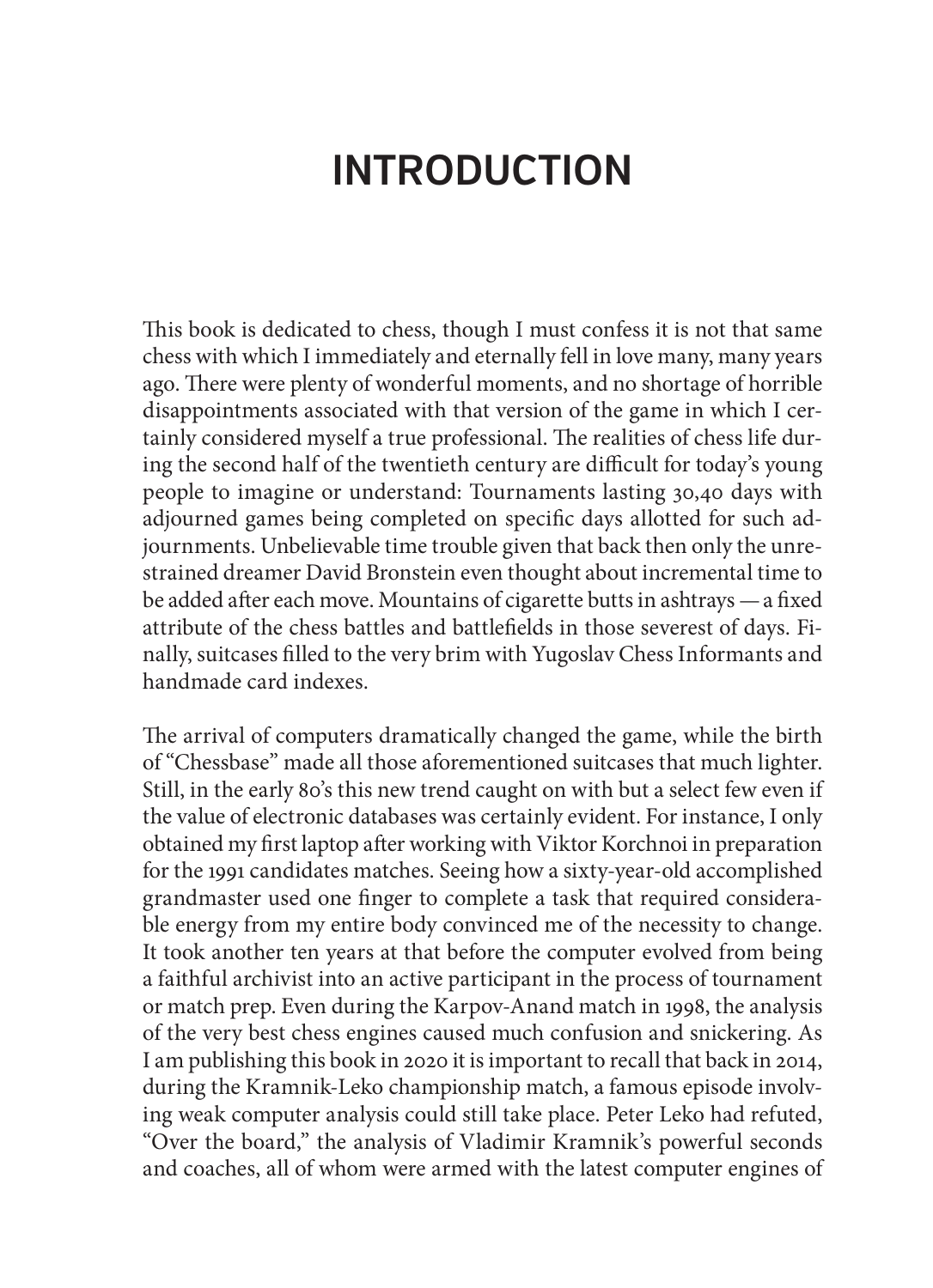the time. In truth, it wasn't even the machine's fault but rather the fact that it still happened to work too slowly. It's difficult to explain the drama behind these situations to a young chess player today since the reliable computer now solves similar positions in mere seconds. Furthermore, the fateful question of who is stronger, man or machine, has long been answered. The engine has become the "Holy Cow" to which all chess players now pray regardless of their religious convictions or rating. Far from being a foe or rival it has become an invaluable helper, consultant and the highest of authorities. Since the highest of all oracles is soulless and cynical it is ready to help anyone ignoring opinions and preferences. Therefore, the task before each player is to use this dominant and universally accessible power to their particular advantage.

The rise of computers didn't just alter the lives of professionals. The nature of the relationship between the players and general public changed completely. On the one hand the aura of exclusivity and exceptionalism that surrounded grandmasters in the past was gone. On the other hand there was a dramatic increase in the number of individuals that were suddenly able to follow along and understand top level games. There was no longer a need to count pieces anymore, (as some wives of chess players would often do since they did not know how to play themselves), or try to decode some kind of hidden body language. All one need know now is that a "+" in front of the number means White has an advantage while a "–" thereby means Black has an advantage. The bigger these numbers are the more significant the advantage. It usually takes about ten minutes to teach a novice the rules of any game while understanding, and more so, the correct evaluation of what happens on the pitch, court or field is much harder to master. In modern chess everything is strictly backwards. It is possible to know the evaluation of any position better than any expert while not truly understanding a single thing at the same time.

The constant debate about chess being a sport, science, or art has also lost all meaning. This commonplace triad no longer has anything to do with reality. Without a doubt chess is a sport. In fact, the sport element is currently the most dominant. Who won the tournament, who has the best chance to win the candidates match and play the champion, where is grandmaster "NN" in the current rating list? These questions are precisely what most interests the average chess fan. If we take science to mean the ability to co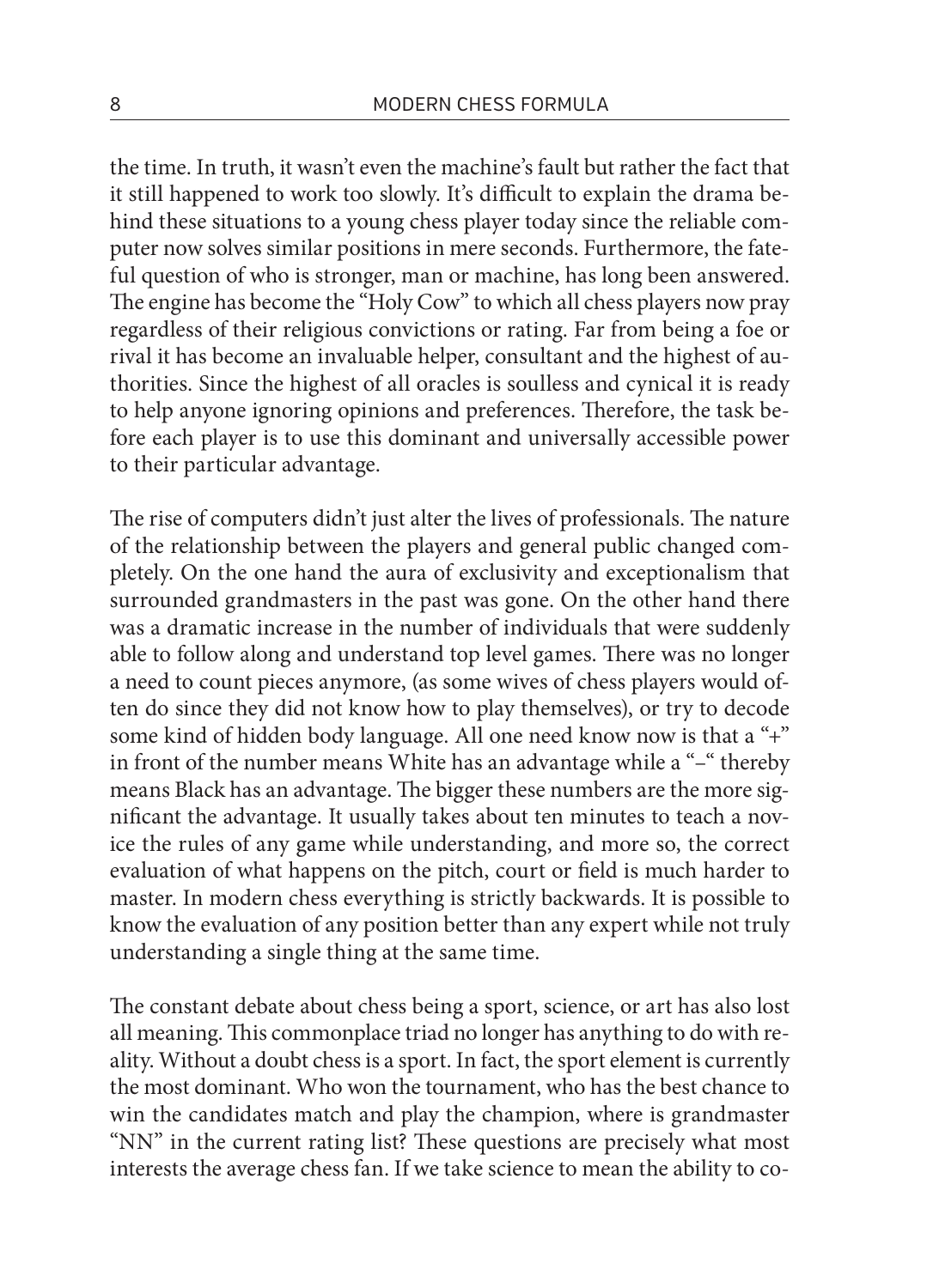operate with the engine this element still exists as well. It is just absolutely annoying for some and satisfying for others since the process of working on chess has gotten significantly simpler.

However, when it comes to art the implication is that there lies some secret, riddle or guessing from the audience. These elements of are gone forever from chess. There is a higher authority in the chess world now and this supreme judge evaluates every move, every flight of human imagination and every movement of the soul with credibility and without room for appeal. If after some absolutely inexplicable move, which in the not too distant past would electrify a crowded auditorium, the evaluation of a position changes from say +1 to +.2, that same outburst of emotion burns out from the crowd. A good illustration of this is the following analogy. Assume you are going to see a famous opera with a brilliant performer. Your inner being is filled with the highest emotion and completely prepared to engage and experience true beauty. After the performance of the main theme, impeccably performed by the famous tenor, you are ecstatic, but your gaze almost involuntarily falls on the modest scoreboard next to your chair. The performance is given a four out of ten. What happened? Was there a computer glitch? With a shaking hand you press another button and see a dry and impartial list of every mistake made by the singer. Certainly, such knowledge increases your self-perception as a music critic, but the magic of art is destroyed in an instant.

In Latin the word "pharmakon," means medicine. However, if we were to dig deeper into the dictionaries, there we would find another unexpected translation: poison. In other words, that which is the most harmless of medicines in excess doses or if applied incorrectly turn into its exact opposite and this has been known for quite a long time. That tireless assistant, the analysis engine, always at our service in our work, is strangely a form of pharmacon in some sense as well. With excessive or incorrect use he can become a chess player's enemy, or better yet, an enemy of that player's games and results. Therefore, it seems the perfect formula of "playing like a computer" is perhaps not as clear as it may appear at first glance. Playing like a computer is beyond human ability. Wagering on playing by the cosmically high standards of the engine will more than likely not only be unattainable for a human, but also quite bad for them. After all the soulless machine doesn't know fatigue or time trouble. It isn't interested in the tournament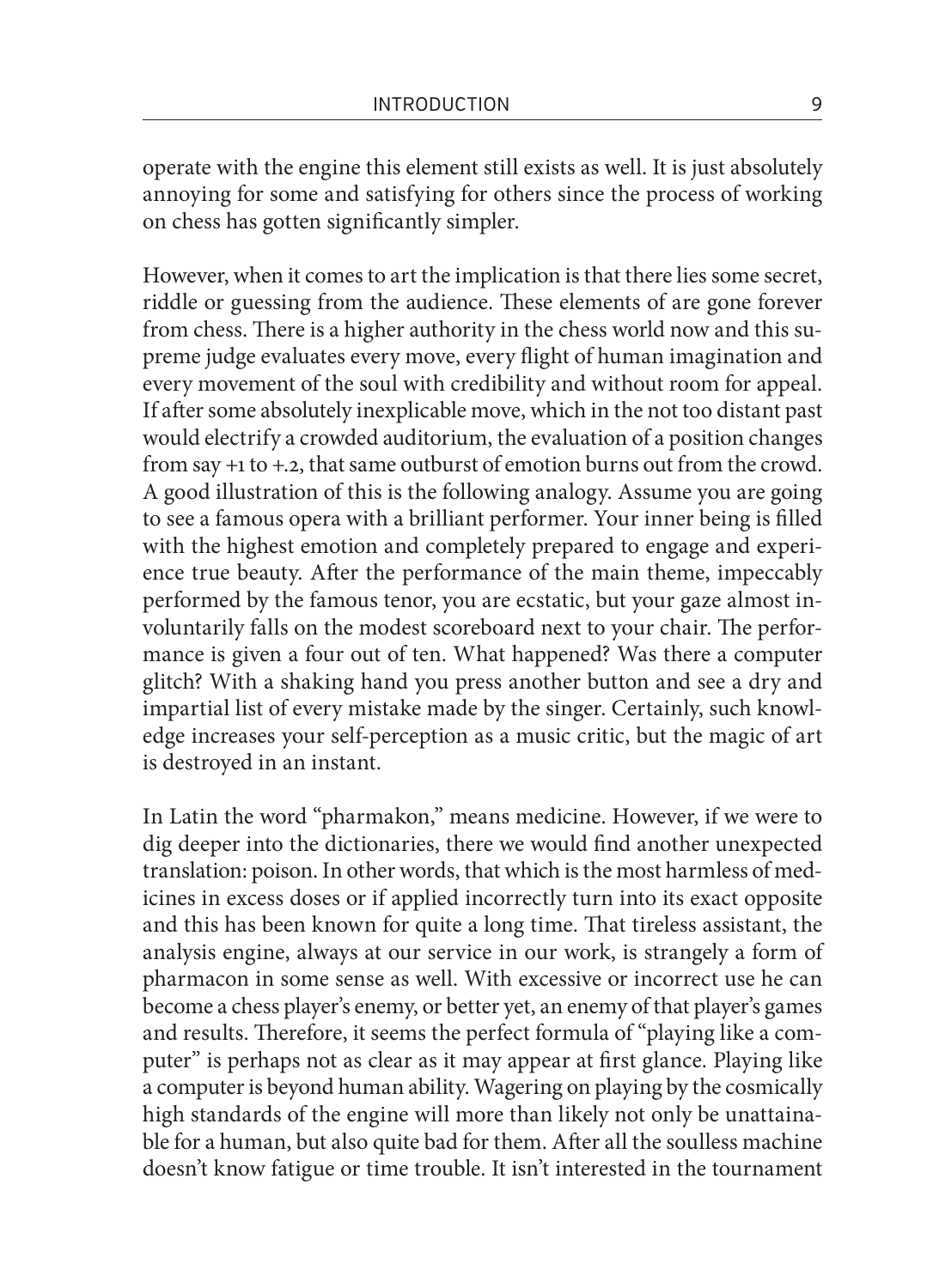standings and doesn't experience stress in situations that decide the game or even the whole of a tournament. On the other hand, wholehearted ignorance of computer evaluations and recommendations is naïve and overly egotistical in our time. Therefore, what is the best way to attain the benefit of a necessary relationship with the computer while not losing our unique individuality at the same time? This book will discuss the problems related to the interaction between humans and the engine. In order for the subjective opinions, conclusions and predictions of the author to claim some semblance of objectivity the games in this book were played exclusively by players of the highest caliber. After all, certain patterns and tendencies can only be identified by analyzing the games of real professionals in the absolute truest sense of that word. That is why the reader isn't required to agree with the author on everything but is guaranteed some measure of delight in being introduced to the creative work of the best players in the world!

How does modern chess compare to the game of the same name that was quite popular in the territories comprising the former Soviet Union? In the past few decades it has changed far less than the successor of that country know as Russia. The same 8x8 board, the same pieces and even the rules remain practically the same. Although the enthusiasts from FIDE try really hard they can't think up anything more significant than the latest clarifications regarding pawn promotion on the last rank. It is possible to claim that outwardly chess is a very conservative game. In fact, this is one of the reasons for its growing popularity around the world. Truthfully if one were to try and look behind the scenes of this spectacle there are significant changes. A typical scene of preparation for a tournament or individual game involving a bona fide chess professional of the 70's, or 80's looked something like this: mountains of disorganized literature, random notebooks, notes on scraps of paper and the pieces themselves. The heart of all preparation was definitely the pieces: solid Staunton or cheap plastic made no difference because the main event took place over the board. It is well known that Bobby Fischer was inseparable from his pocket chess set. He was always ready to whip it out to confirm or refute any idea that came to mind yet he was far from the only one. Nowadays some professionals don't even have a board, never mind books. The computer replaced everything. This isn't good or bad but rather just the reality of modern times. Together with yesterday's training relics practically gone are the explorers. Those who were ready to check over and sharpen new ideas endlessly, sometimes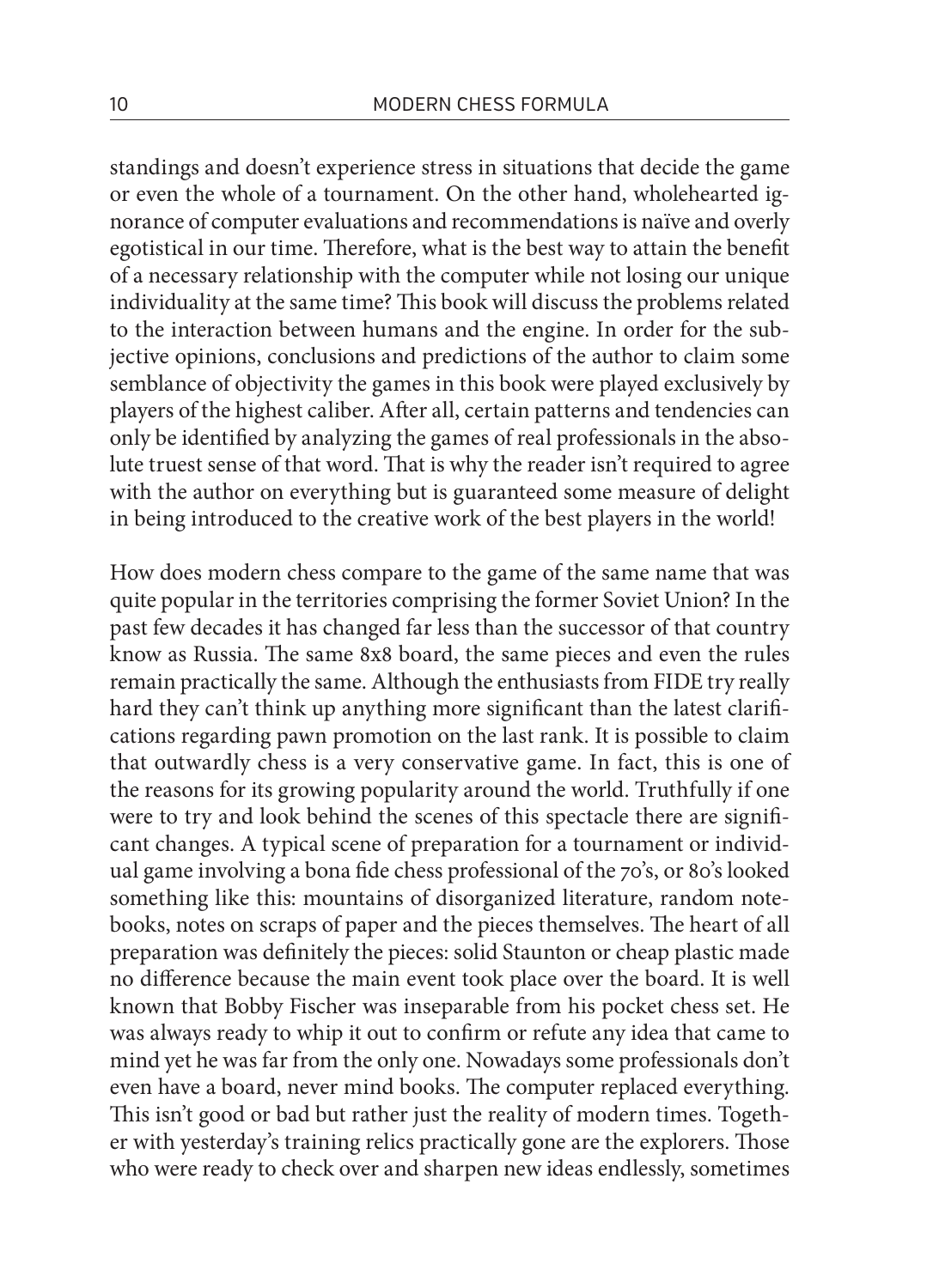absolutely fantastic and sometimes quite often unquestionably insane. Even if at present the process still grinds on day and night, and in the most literal sense of the word as the machines don't understand tiredness much like they don't understand the joy of an epiphany, doubt, hopelessness or other human emotions. One, and sometimes more engines, toil without rationing electricity, sometimes checking on their master's ideas or more often showing their own evaluations and recommendations on screen with each conclusion supplemented by an exact numeric equivalent. There is no arguing with such an expert. Is it even necessary? He, as the almighty judge, knows all and can answer any question. All that is needed is patience. During a mutual training session, a young player who is currently one of the top in the world, asked Garry Kasparov: "How did you evaluate positions in the past?" After all standard evaluations like "better" or "worse" are too vague and cannot begin to satisfy a modern professional. The very question feels like a giant gap between the approach to solving chess problems then and now. Intuition and improvisation are gradually phased out by exact knowledge and calculation. So far this has only become fully evident in the opening. More than anything else it has become opening preparation which has made the biggest fundamental change to professional chess. So now let us peer behind the curtain.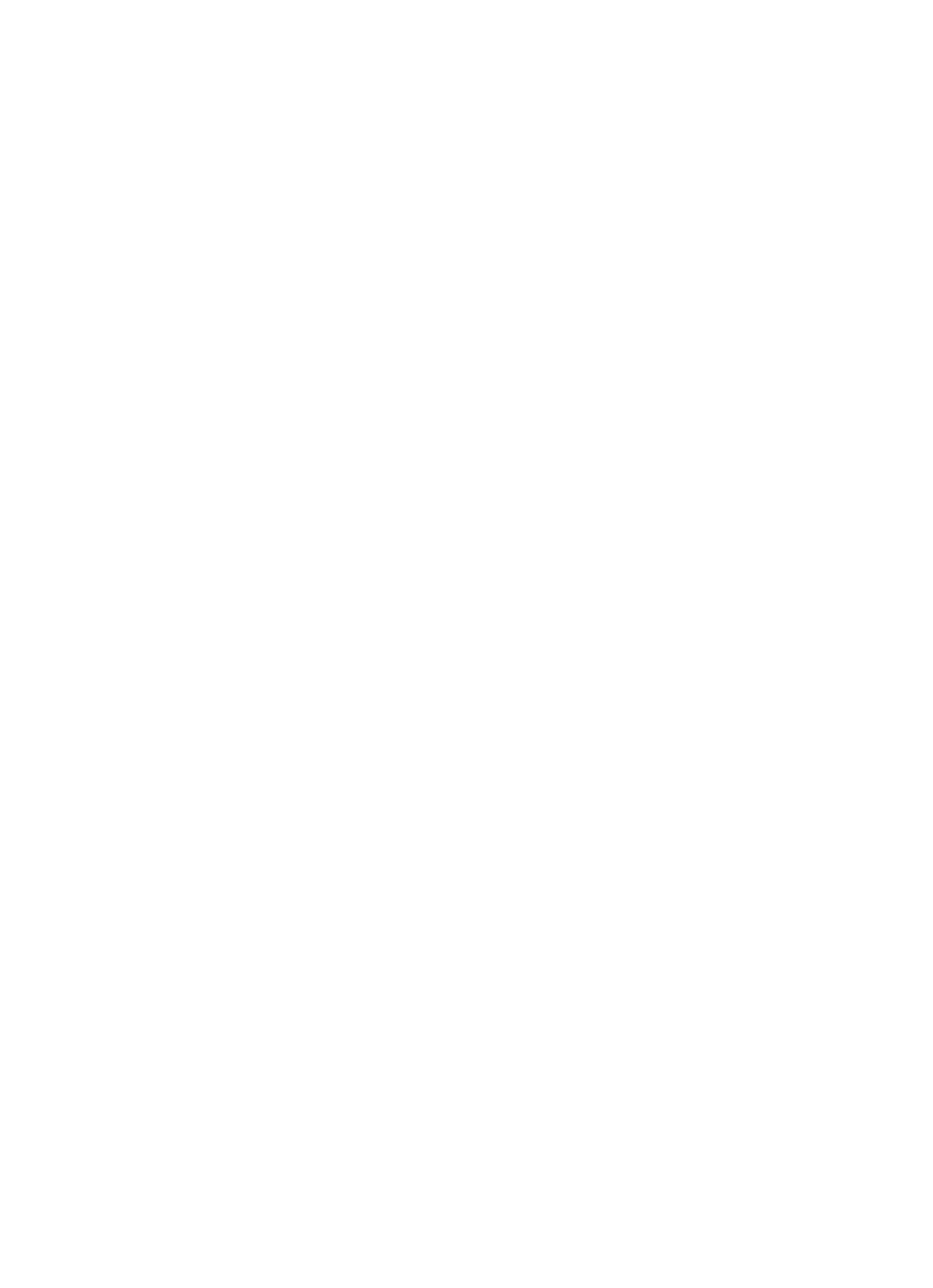# **OPENINGS**

How this holiest of processes occurs now will later be discussed in full detail though for now I simply cannot deny in indulging myself by demonstrating a few examples of the artistic revelations of the past.

### **1**

**▷ L. Polugaevsky (2620) ▶ E. Torre (2550)**  Moscow 1981

**1.d4 d5 2.c4 c6 3.f3 f6 4.c3 e6 5.g5 dxc4 6.e4 b5 7.e5 h6 8.h4 g5 9.xg5 hxg5 10. xg5 bd7 11.exf6 b7 12.g3 c5 13.d5** 



"I analyzed the correct configuration in Botvinnik's variation for about two weeks, all while risking the loss of precious time in preparation for my match against Mecking  $(1977)$ . The risk paid off. One sleepless night while captivated by my work I literally shuddered as if grabbing the proverbial Firebird by its tail: an absolutely new idea was suddenly within my grasp. It wasn't necessary in the match and the scrap of paper with it lay amongst my things for more than four years!" — Polugaevsky.

# **13...b6?!**

Based on this game, a move which was before considered almost the main line option was completely rejected although possibly it waits for better times. As for other continuations in this position that is a topic best left for a separate work.

# **14.dxe6! xd1+**

14... **愈xh1** 15.e7 *曾d7* (15... 曾xd1+ *16.xd1* This leads to a position from the game.)  $16.$   $\frac{16}{3}xd7 + \frac{16}{2}xd7$ 17. Dxb5 \$xe7 18.fxe7 f6 19. \$f4 Obviously favoring White.

**15.xd1 xh1 16.e7**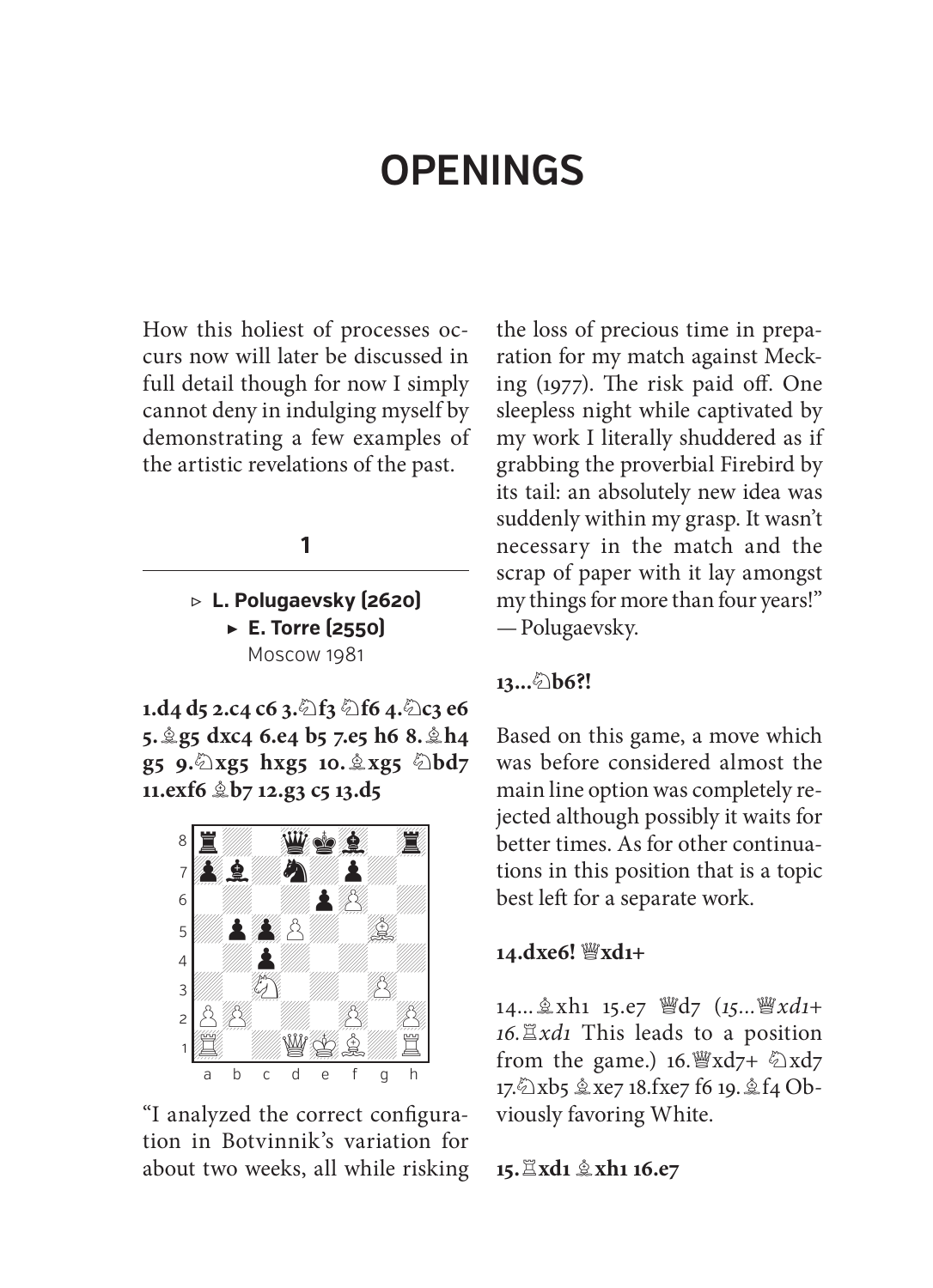

# **16...a6**

A possible rehabilitation of this particular line must be related to 16...  $\&c6$ !? 17. $\&d6 b4$ ! Only this! (Losing is *17...c8 18.h4 h6 19.f4 b4 20.h3;*  as well as *17...d7 18.e4! g8 19.exf8+ xf8 20.e2.*) 18.xc6  $bxc_3$  19. $bxc_3$   $\&$  h6



20. $\triangle$ h4 (White doesn't have time to set up the pawn chain with h4 and f<sub>4</sub> since after *20.h<sub>4</sub>* comes *20... xg5 21.hxg5 c8 w*ith the position after 22.  $\mathbb{E}xb6$  *c? axb6 23.*  $\&xc4 \mathbb{E}c7$ *24.b5+ d7* being one of those you don't see every day. Despite the huge material advantage, Black has to be happy with a drawish outcome.) 20... \$d7 21. Xxc5 \$f4 With good chances to save the game.

## **17.h4!!**

The position arising after 17. $exf8\frac{wr}{4}$ +  $\&xf8!$  18. $\&d6$   $\&b8$  19. $\&e3$   $\&h5$ 20. e2 Ee5 was successfully defended by Polugaevsky's longtime coach Bagirov against Plachetka (Berlin 1979) and Beliavsky (Moscow 1981).

### **17...h6 18.f4!**



Black's kingside rook is relegated to incarceration, the e7-pawn ties down the king while the firebird spirit defeats earthly material.

### **18...b4**

A passive defense is hopeless.

 $18...$  xg5 19.fxg5  $\Xi$ b8 20. $\Xi$ d6!  $\&$  a8  $21.$   $\&$  h<sub>3</sub> Black is completely helpless.

**19.d6!**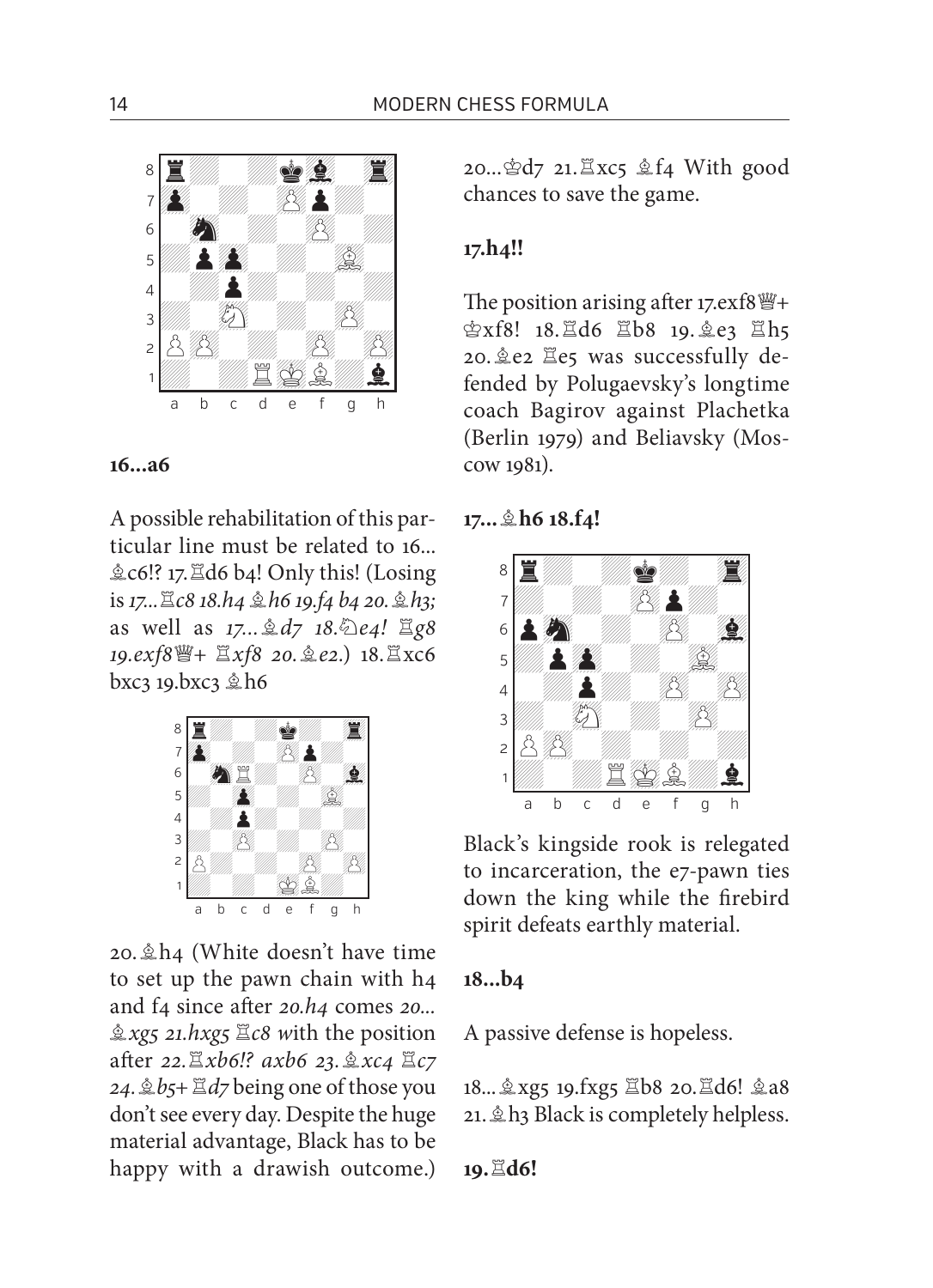Things would be simpler for Polugaevsky today. The engine finds the correct line in mere seconds.

### **19...b8!**

Terribly unhelpful is 19...bxc3  $20.$   $\mathbb{X}$ xb6



20...cxb2 (*20...c2 21.d2 d7 22.*  $\&xc4 \&e4$  23.  $\&xa6!$ +−) 21.  $\&xc4$  $2c6$  22.  $\Xi$ xb2 a5 23.  $\Xi$ b5!  $\Xi$ c8 24.  $\Xi$ xa5 Black's material advantage is an illusion in every variation since the h8-rook can't get in the game.

**20.d1 xg5 21.fxg5** 



**21...d5!** 

Losing is  $21...$   $\&$  d5  $22.\&$  e3  $\&$  e6 23. @g2 @d7 24. @c6! (Stronger and prettier than Polugaevsky's suggested 24.  $2e4 \pm 0$  24...  $2x \in \mathbb{Z}$  5. 15  $\Xi$ g8 26.  $\angle$ g7+  $\Xi$ xg7 27.  $\Xi$ d8+  $\Xi$ xd8 28.exd8+ xd8 29.fxg7 In any case inaccuracies in the analysis only assist in highlighting the humanity of the grandiose intent.

# **22. xc4 xe7 23.fxe7 xe7 24.f6!**

Domination is more important than some pawn.

24. Xa6 Xhe8! 25. Xf6 空f8+ gave Black chances to defend.

### **24...hf8 25.e3 e4**



# **26.xa6**

A human is weak! According to the engine the pawn should be neglected even now in favor of  $26.h5$   $\Xi$ bd8 27. 空e2.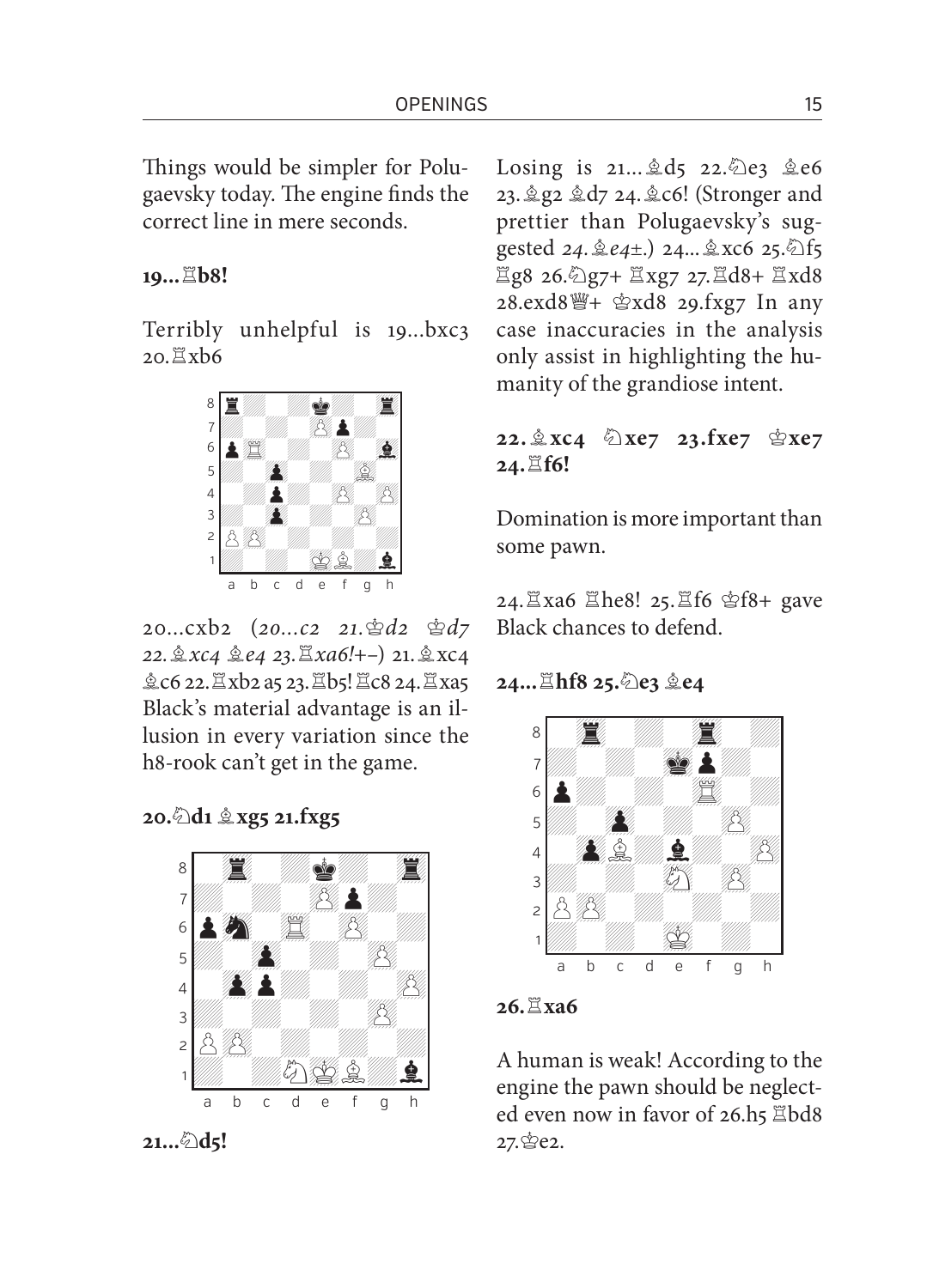**26...bd8 27.f6 d6 28.f4 d4 29.h5 d3!** 



**30.d5+!** 

According to Polugaevsky his analysis stretched all the way up until this position. This seems unimaginable as the whole process back then was literally done by hand.

# **30...d6 31.xd4 cxd4**



# **32.b3?**

After the deed was essentially done inexplicable glitches start to occur. Winning was 32. & xd3 \$xd5 33.h6.

**32...c2?** 

For some reason Torre insists on this exchange yet Black wasn't really threatened by anything. The simplest way to a draw was  $32...$   $25.$ 

**33.xc2 xd5 34.b3+?** 

A mistake apparently made because of some sort of hallucination. Just as before easily winning was 34.h6 or  $34.$ \$d2.

**34...e5 35.g4** 



# **35...f4?**

Black's miss is easier to explain as fatigue after conducting a difficult defense plus time trouble.

A draw could be reached by way of: 35...d3! 36.g6 (*36.d2? d4*) 36...fxg6 37.hxg6 f6 38.d2 (*38.f7 c8*) 38... 国d8 39. 鱼f7 国d4.

**36.g6**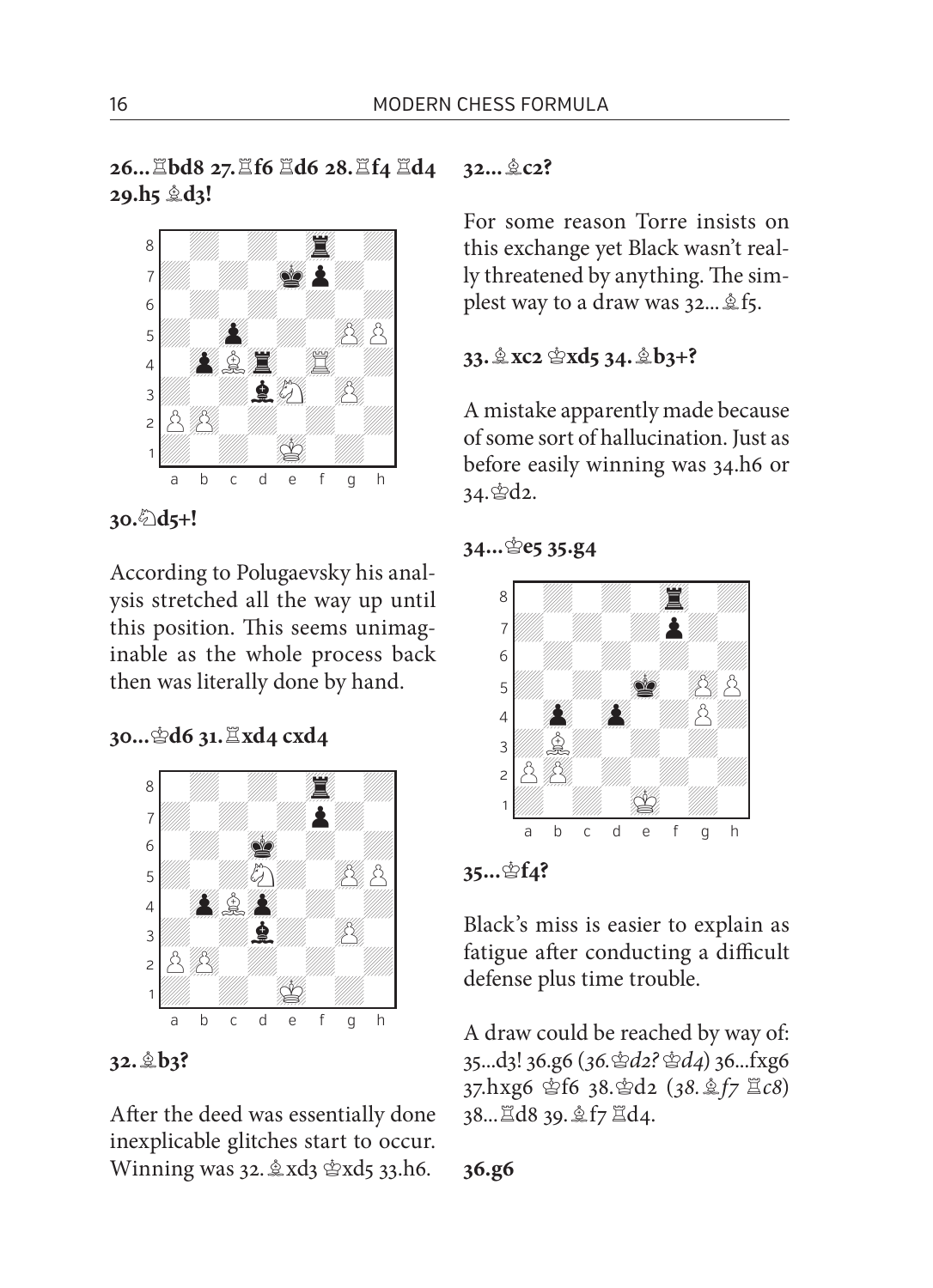Now it's over.

**36...e3** 

36...fxg6 37.hxg6  $\Xi$ e8+ 38.\$d2  $\Xi$ e7 39. \$f7

**37.g7 c8 38.f1 d3 39.g2 f4 40.h6**

**1–0**

It is difficult to imagine, how much time, energy and emotion Polugaevsky poured into this astounding opening novelty. Everything amazes here: The paradoxical intent, crystal clear and accurate analysis and even the obvious errors at the end of the game. A true artist and creator in action!

The next novelty bomb blew up the author of these very pages.

### **2**

**▷ I. Novikov (2420) ▶ V. Tukmakov (2550)**  Lvov 1984

**1.d4 f6 2.f3 g6 3.c4 g7 4.c3 d5 5.cxd5 xd5 6.e4 xc3 7.bxc3 c5 8.b1 0–0 9.e2 c6 10.d5 e5 11.xe5 xe5 12.d2 e6 13.f4 g7 14.c4 e8 15.e5 f6 16.d6 fxe5 17.b2 exf4 18. xg7 xg7 19.0–0 f8**  **20.xf4 xf4 21.xf4 f6** 



# **22.e4**

Both sides made the opening moves rather quickly which isn't surprising: this variation was extremely popular at the time. I played this position as White too:  $22.$  We3 b6 23. h1!?  $\&$ d7? (stronger is 23...e5) 24. 耳f1 響b2 25. 響f3 2c6



# 26. *曹f* 7+?

[Modern engines quickly find the path to victory with: 26. WXc6! 灣xe2 27. 營d7+ 含h6 28. 營f7 營d3 29.f4+ g7 30.g4! d4 (or *30...*  $\underline{\mathbb{E}}$  d8 31. 瞥f6+ 空h6 32. 瞥h4+ 空g7 *33.e7+ h6 34.g5+ h5 35.xh7+*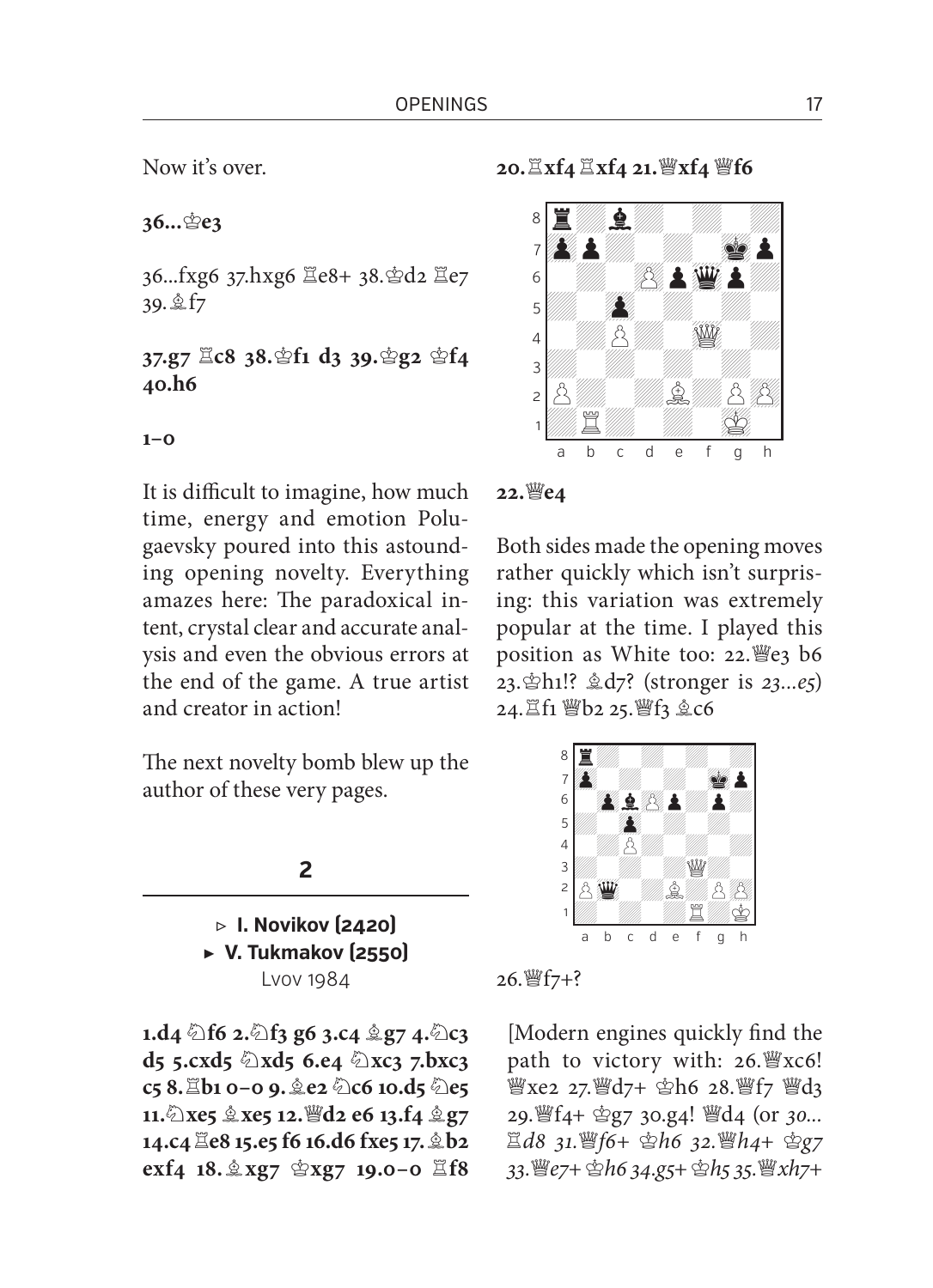*xg5 36.g1+ f6 37.e7+ e5 38.g5+ f5 39.e1+ d4 40.e3+ xc4 41.b3+ d4 42.d1+ e5*  43. 曾b2+) 31. 曾f7+ 空h6 32. <sup>[4</sup>4 *i* | e5 (32... | xd6 33.g5+) 33.h4! | 曾e1+ 34. g2 營xh4 35. 營xe6. Of course calling this continuation easy is difficult. I clearly remember that during the game I had a feeling of a significant advantage for White. My intuition, as it turns out, didn't fail me and that is at least comforting.]

26... 空h8 27. <sup>金</sup>f3 盒 xf3 28. 曾 xf3 罝d8 and Black was able to hold this position. (Tukmakov — Ftacnik, Hastings 1982/1983)

# **22...b8 23.f1 d4+ 24.xd4+ cxd4**



# **25.b1!**

A novelty at the time. White previously played 25.c5.

Really bad is  $25...e5$ ?  $26.c5 \& f5 27.c6!$ .

**26.f3 b6 27.c5 c8 28.c6 xc6 29.c1 d7 30.xc8 xc8 31.c6 f6 32.d7 xd7 33.xd7** 



This somewhat unusual endgame is practically forced after  $25$ . Eb1 and does not look dangerous for Black. I only had one cause for concern during the game which was the quick and confident play of my opponent.

#### **33...e5**

It seems that after this natural game move there is no way to save anything. Less clear are the consequences after  $33...$  $e5.$  In his book "Revolution in the 70's" Kasparov writes that in preparation for his match with Karpov in 1986 he thoroughly analyzed this position with his assistants but just couldn't find a clear draw. Novikov practically shut down the variation but 25(!) years later a hero stepped forward

**25...d7**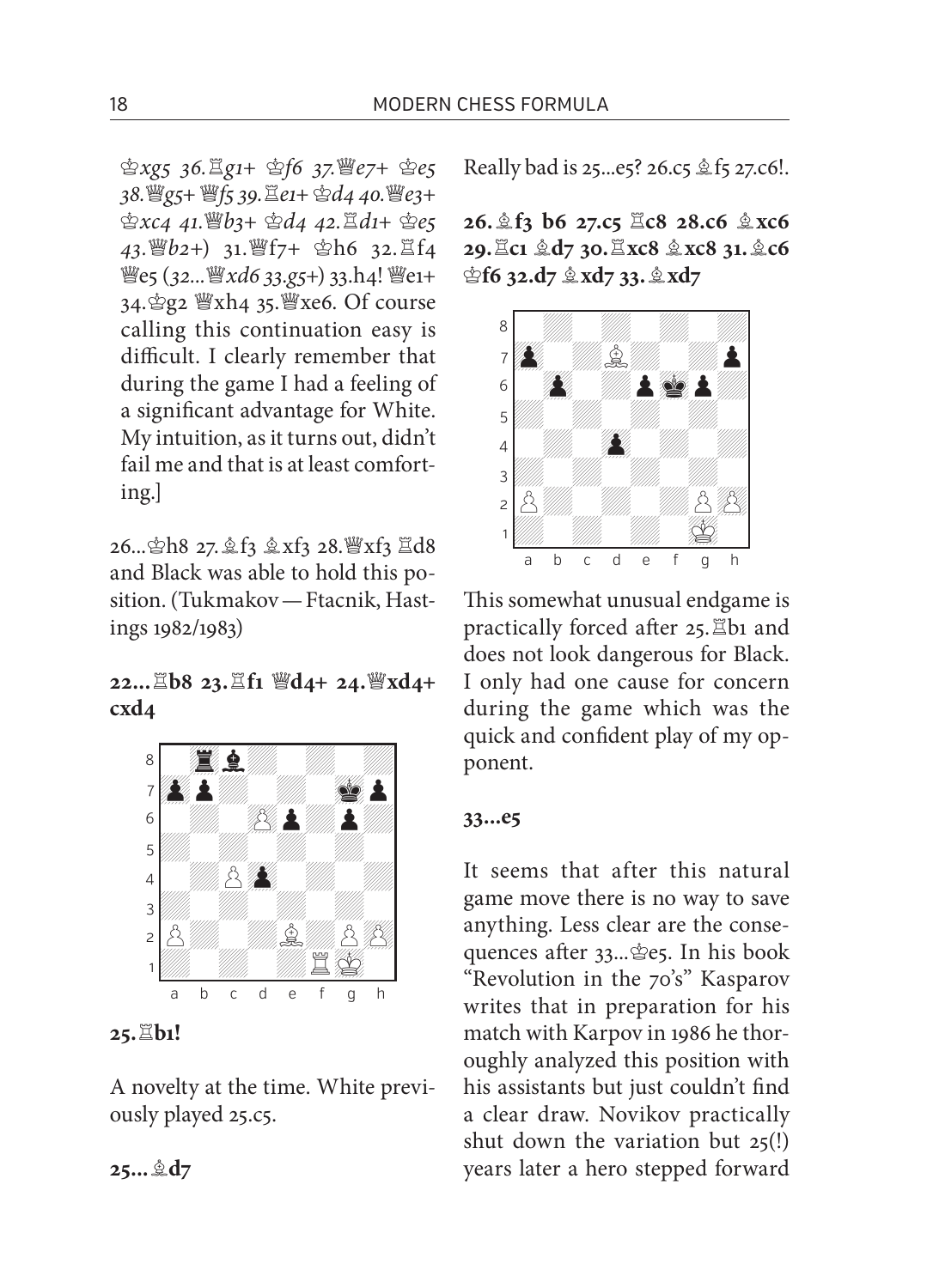brave enough to defend this endgame. After 33... e5 34. f2 \$d5 in the game Shulman-Marin Reykjavik 2009 Black even managed to win which was a generous gift for his tedious analytical work (although at this point with the help of the engine). It seems Marin's research finally puts a period at the end of a decades long theoretical dispute: the endgame is drawn.

**34.f2 e4 35.c6 e5 36.h4!** 



It is this brilliant move, discovered by Novikov during analysis, which conclusively determines the evaluation of the position. Zugzwang keeps Black from being able to hold his center pawns in place. Impeding, with the help of the g3–h4 barrier, the activation of the black king, White wins with the king march  $e^2$ e2–d2–c2–b3–c4. Black is helpless against this plan. I penned these notes while preparing my book "Modern Chess Preparation" written in 2012. There I mentioned that the engine is a weak assistant when it comes to these types of endings. However, here just a few years later, the electronic expert easily deals with similar puzzles now.

**36...h6 37.g3 g5 38.h5 f5 39.a4 e5 40.b7 f5 41.c8+ e5 42.e2 d5 43. b7+ e5 44.d2 f5 45.c8+ e5 46.c2** 



**46...d3+?** 

As it turns out only here did the draw slip through Black's fingers. Of course achieving it will not be an elementary matter at all:  $46...$ \$d5 47.b3 b5!! (In case of *47...e3* the game would end in the same way as the earlier variation: *48.b7+ c5 49.a6 d5 50.c2 e4 51.b7+.*) 48.axb5 e3 49. b7+ \$c5 50. \$f3 \$xb5 The added resource in the form of the passed pawn guarantees Black the draw. Only after squandering this opportunity did I fully reward my opponent for his difficult analytical work.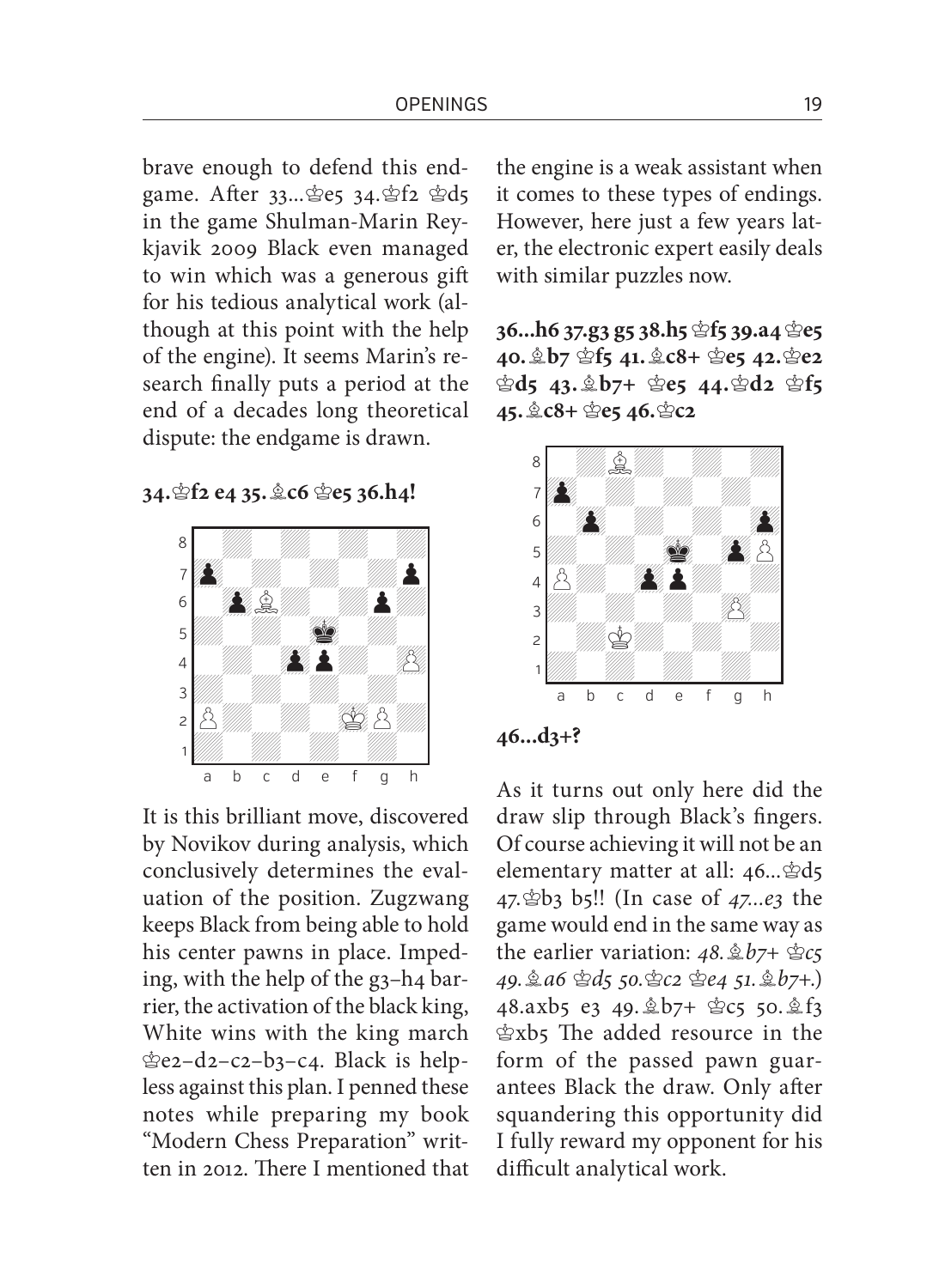**47.c3 d5 48.a6 e5 49.b7 f5 50.d2 g4 51. xe4 xg3 52. xd3 g4 53. f5 f3 54.e1 f4 55. c8 g5 56.f2 xh5 57.g3 g5 58.xg4 a6 59.e2 b5 60.xb5**

#### **1–0**

The game made a huge impression on the chess world as well as the author of these words. But we realize it was really the opening which is where the idea was found. This crushing defeat contributed to my gradual transformation from an apologist for the Grünfeld Defense to a universal opening player that specifically avoided long forcing variations. The story of this opening novelty is quite interesting and also reflects the realities of chess life in the past which is so different from today. At some point before the events described above Novikov found himself playing this variation in some insignificant tournament. He couldn't win the game but something in the position intrigued Igor so much that he spent the rest of his time studying it. Naturally the tournament was ruined but who even remembers it? Even that particular game can't be found. Instead a true experimental masterpiece was born in which my participation far outweighs any personal bitterness over the loss. Even now,

having a powerful engine at my disposal, it isn't so easy to follow in the steps of a grandmaster enthralled by the search for truth and driven by intuition and excitement.

I presented these wonderful examples not for sake of some nostalgia about days past nor do I consider myself a big fan of opening exploration. In this book we won't discuss the wonderful chess of the past but rather of modern realities. The game, despite its unchanged outward appearance, has become significantly more complex, and analytical discoveries far from being unexplained miracles have become a routine part of daily preparation.

Matches for the World Championship always created a lot of interest beyond the obvious sporting element. For professionals they were always a precise indicator of modern theory and the games played in them often set the tone for what opening, or variation was fashionable to play. The participants were usually helped by whole coaching teams and the preparation took months making the quality of work, as a rule, of the best vintage. Of course periodically certain holes in preparation did pop up but they were always unavoidable given the notorious human factor. With the arrival of computers and their ever